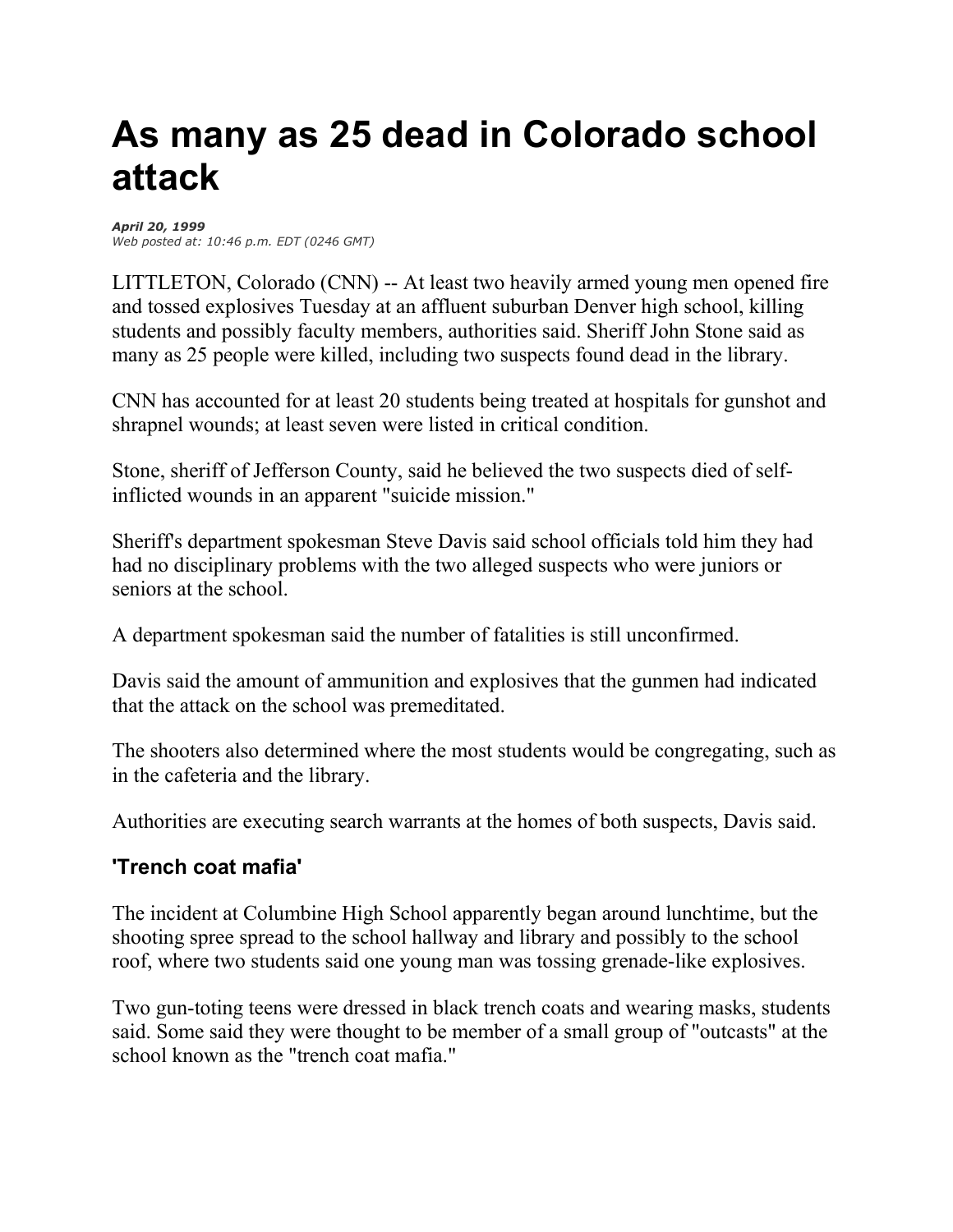Stone said the two young men found dead in the school library were among three whose names police had as suspects. He said they were students at the school, but a department spokesman said they were former students.

Parents of students rushed to the scene as heavily armed SWAT teams surrounded the school. One group of three young men dressed in dark clothing, possibly friends of the gunmen, were detained for some time by police and later released.

Another young man later was seen being led away in handcuffs. The sheriff's department said he was not a suspect, but was being questioned because he was a known associate of the two suspected shooters.

A school district official said school Principal Frank DeAngelis "actually saw one of the gunmen and was able to push some students into a location to protect those students."

The school, located in an affluent suburb of 35,000 immediately southwest of Denver, completed a \$13.4 million remodeling and expansion program in 1994 -- including numerous athletic fields, sports facilities, computer and science labs and a state-ofthe-art auditorium.

#### **Clinton expresses sorrow**

President Clinton said Tuesday night he and the first lady were profoundly saddened and shocked by the shooting.

Clinton said the tragedy could be a wake-up call for the nation.

"We do know that we must do more to reach out to our children and teach them to express their anger and to resolve their conflicts with words, not weapons," the president said.

"You know there are a lot of kids out there who have access to weapons -- and apparently more than guns, here -- and who build up these grievances in their own mind and who are not being reached," Clinton said.

#### **Eyewitness accounts**

Hours after the drama began, several groups of students who had been trapped inside were evacuated from the school by police SWAT teams, while the suspected shooters remained inside, along with other students hiding elsewhere in the school and a number of gunshot victims.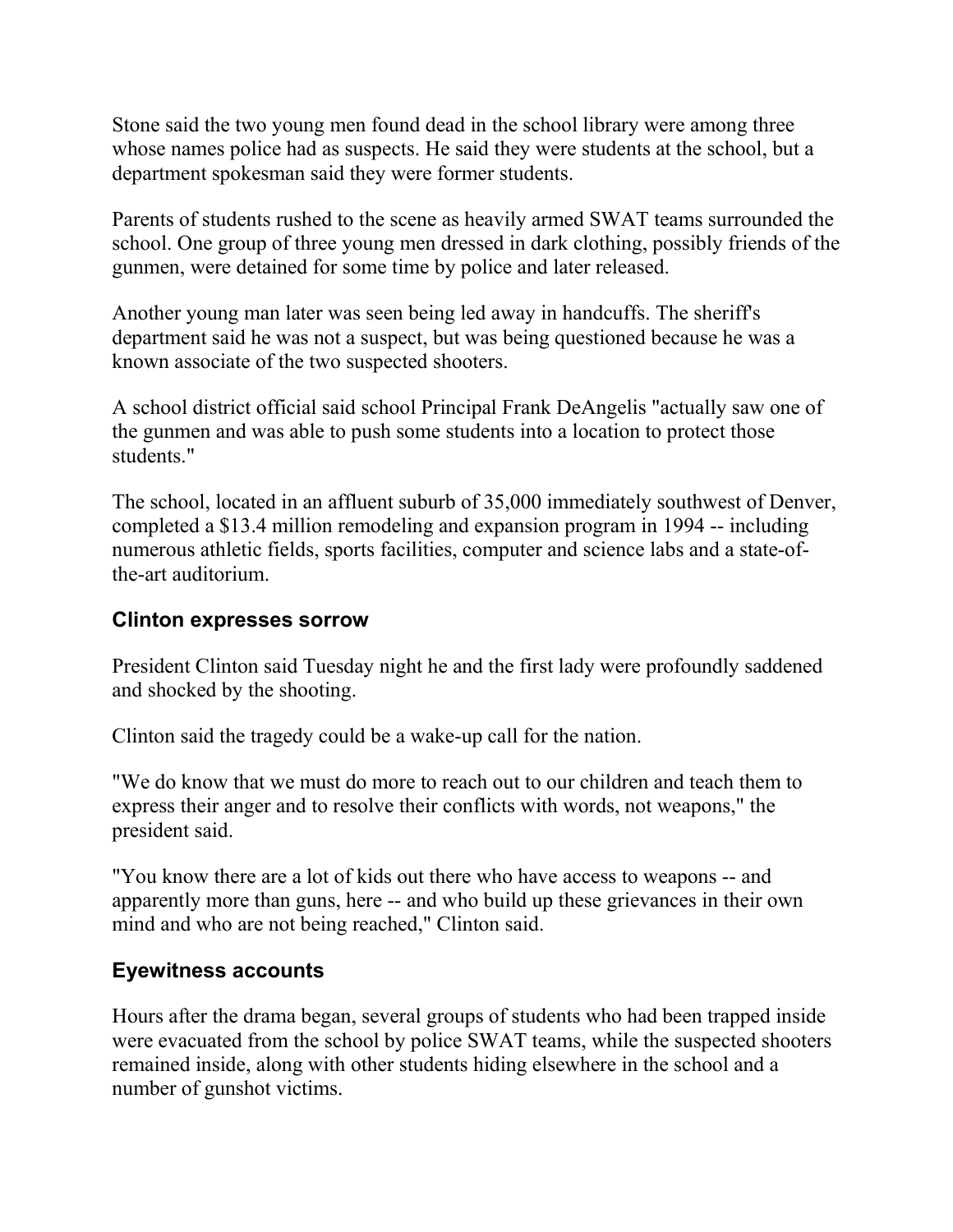A student who called a television station on his cell phone said he had heard renewed shooting about two hours after the incident began at 11:15 a.m. MDT (1:15 p.m. EDT). He described two fellow students who were wearing black hats, black masks and black trench coats.

Another male student who said he was about 100 yards away from the shooters said there were three of them, including one fellow student he recognized and another boy dressed in white "throwing the bombs on top of the school -- some kind of grenade or something."

That account was supported by another student interviewed on local TV.

About four hours after the incident began, a young man who appeared to have blood on him propelled himself out of a second story window where officers below reached up to catch him.

A short while later several groups of students- several dozen in all -- fled the building and were taken away by officers. They did not appear to be injured.

At the rear of the school, students were being treated by medical personnel and then taken to local hospitals.

Four of the shooting victims were taken to Swedish Medical Center. According to a hospital spokeswoman, an 18-year-old woman is in stable condition with shrapnel wounds to her chest and arm; a 17-year-old girl remains in intensive care in critical condition; a 15-year-old boy is in stable, but guarded condition; and a 17-year-old boy who was shot in the back, chest and colon is in critical condition.

Three students were admitted to Denver Health Medical Center. One was said to be in critical condition; another was in fair condition.

Five were admitted to Littleton Adventist Hospital, four with gunshot wounds, but all were said to have non-life threatening injuries.

Three were admitted to St. Anthony's Hospital. There were two males and one female, all in critical condition.

Two others were admitted to Lutheran Medical Center in stable condition.

One was admitted to University Hospital.

## **'They just kept shooting'**